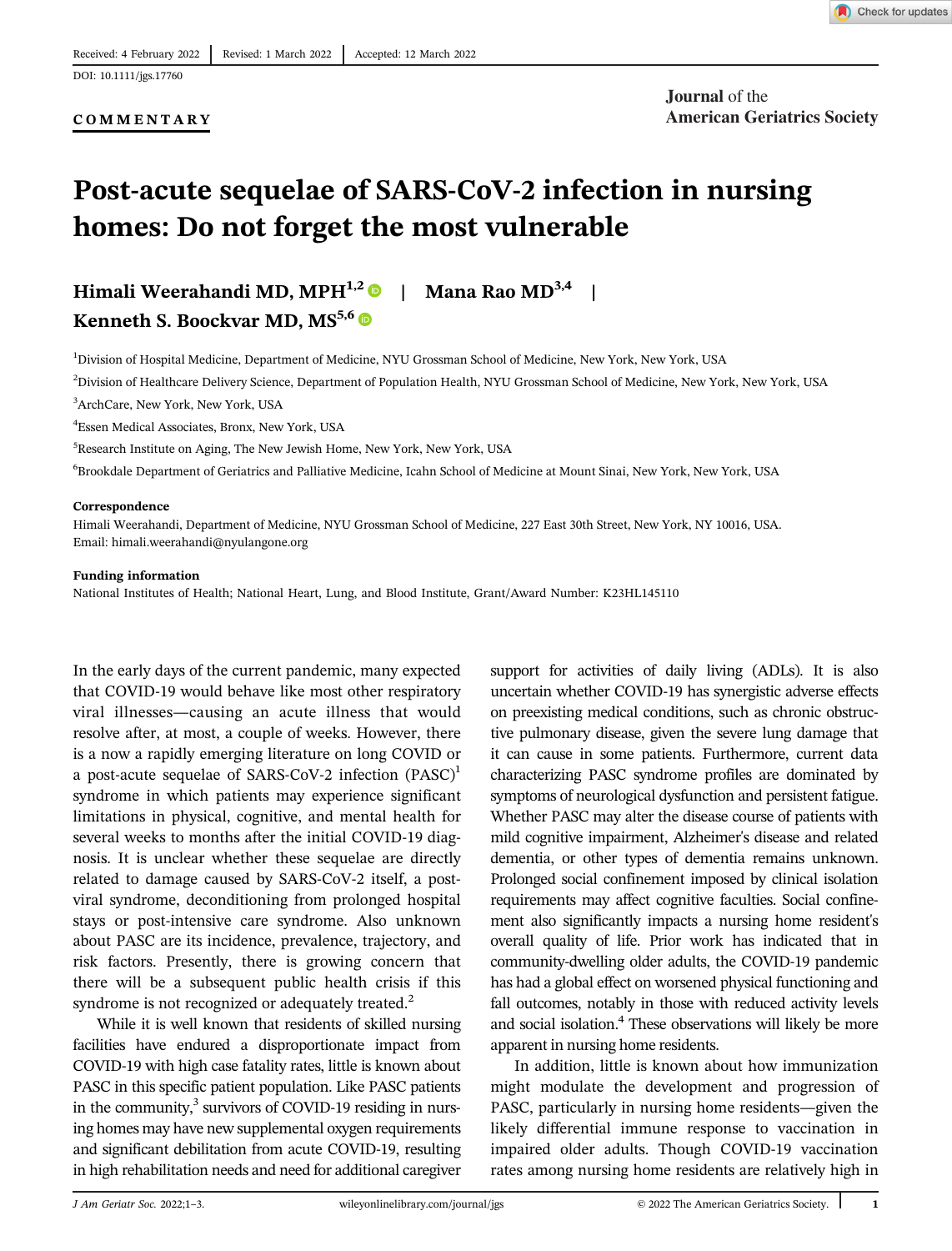TABLE 1 Characteristics of nursing home residents with symptomatic COVID-19 March 1–June 1, 2020 in a large urban nursing home<sup>a</sup>

| Characteristics ( $N = 314$ except where<br>indicated)                         | $N$ (%) or<br>Mean (SD) |
|--------------------------------------------------------------------------------|-------------------------|
| Age (years)—Mean (SD)                                                          | 79.8 (12.0)             |
| Female gender-N (%)                                                            | 188 (59.9)              |
| Race-N $(\%)$                                                                  |                         |
| White                                                                          | 83 (26.4)               |
| Black or African American                                                      | 83 (26.4)               |
| Other                                                                          | 4(1.3)                  |
| Not reported                                                                   | 144 (45.9)              |
| Hispanic or Latino- $N$ (%)                                                    | 46(14.6)                |
| Body mass index (BMI)—Mean (SD) <sup>b</sup>                                   | 26.1(7.1)               |
| Comorbidity count (0-14)-Mean (SD)                                             | 3.4(1.7)                |
| Chronic conditions— $N$ (%)                                                    |                         |
| Congestive heart failure                                                       | 76 (24.2)               |
| Kidney failure                                                                 | 73 (23.2)               |
| <b>Diabetes</b>                                                                | 133 (42.4)              |
| Ischemic heart disease                                                         | 89 (28.3)               |
| Peripheral vascular disease                                                    | 57(18.2)                |
| Cerebrovascular disease                                                        | 63 (20.1)               |
| Chronic pulmonary disease                                                      | 72 (22.9)               |
| Dementia                                                                       | 144 (45.9)              |
| Physical function (ADL <sup>c</sup> score 0-28;<br>higher = worse)—Mean $(SD)$ | 18.8(3.8)               |
| Cognitive impairment (CFS <sup>d</sup> )-N (%)                                 |                         |
| Intact                                                                         | 134 (42.7)              |
| Mild                                                                           | 77(24.5)                |
| Moderate                                                                       | 84 (26.8)               |
| Severe                                                                         | 19(6.1)                 |
| Post-acute (residence $\leq$ =100 days)—N (%)                                  | 97(30.8)                |
| Do not resuscitate order—N $(\%)$                                              | 202 (64.3)              |
| Do not hospitalize order-N (%)                                                 | 120 (38.2)              |
|                                                                                |                         |

a Data from consecutive symptomatic residents with positive COVID-19 PCR or antibody test.

<sup>b</sup>Among those with weight and height available ( $N = 266$ ).

 $c<sup>c</sup> ADL =$  Activities of daily living; each of 7 ADLs rated as  $0 =$  independent,  $1 =$  supervision,  $2 =$  limited assistance,  $3 =$  extensive assistance, or  $4 =$  total dependence; and summed.

<sup>d</sup>CFS = Cognitive function score.

many regions, breakthrough infections occur, especially among frail older adults.<sup>5</sup> It has been theorized that this persistent increased risk may be from repeated exposures through increased interactions with the healthcare system. Current national vaccination rates among nursing home staff are 60%,<sup>6</sup> though they are substantially higher in locations that have vaccination mandates (e.g., 92% in New York State<sup>7</sup>). While primary immunization against COVID-

19 has demonstrated some promise against the risk of developing  $PASC<sub>1</sub><sup>5</sup>$  these results may not be generalizable to patients residing in nursing homes. In addition, the effect of booster doses, authorized in the Fall of 2021, remains to be fully understood.

We applaud the National Institute of Health's RECOVER (Researching COVID to Enhance Recovery) Initiative to study PASC.<sup>8</sup> However, previous PASC research is limited in that it has focused primarily on community-dwelling patients. These patients are able to enroll selectively into studies and self-report symptoms either over a web-based survey or over the phone. Patients in these studies tend to be younger (<60 years old), English-speaking, or have been able to form patient advocacy groups highlighting their experiences. $9-11$  They are also likely to have had no functional impairments prior to COVID-19 infection.<sup>11</sup> While these patients' disease trajectory is important, it is also vital to include patients with multimorbidity and baseline functional impairments in longitudinal studies of PASC. An example of the profile of nursing home patients with COVID-19 is illustrated in Table 1, which represents a cohort of laboratory-confirmed symptomatic COVID-19 patients from a large skilled nursing facility in an urban setting.

Important post-acute clinical events occur among nursing home residents who have survived COVID-19, including geriatric syndromes such as falls, delirium, and progression of frailty, all of which affect quality of life and are important to include in studies of PASC. Nursing home data also routinely capture signs and symptoms such as fever, hypoxia, dyspnea; complications such as dehydration<sup>12</sup>; and treatment information including supplemental oxygen and antimicrobials—all of which may be important predictors of PASC and its outcomes. Standardized assessments conducted on ADL function, frailty, and cognitive function are also routinely captured in nursing home data, in the form of the Minimum Data Set (MDS) 3.0, which is federally mandated for all residents in Medicare and Medicaid certified nursing homes. This information should be leveraged to study longitudinal function trajectories in PASC.

Given their potential need for increased ADL support and rehabilitation, we should anticipate that many patients with PASC will utilize health care services over an extended period of time, with some requiring post-acute and long-term care, including skilled nursing facility care. Thus, nursing home data will be important to describing health services outcomes. In addition, given the significant role that nursing homes play in post-acute care, transitions in and out of these facilities should be studied to examine the ramifications they have on health outcomes, care fragmentation, and healthcare costs, as post-acute care and long-term care cost about \$426.1 billion in the United States in 2019.